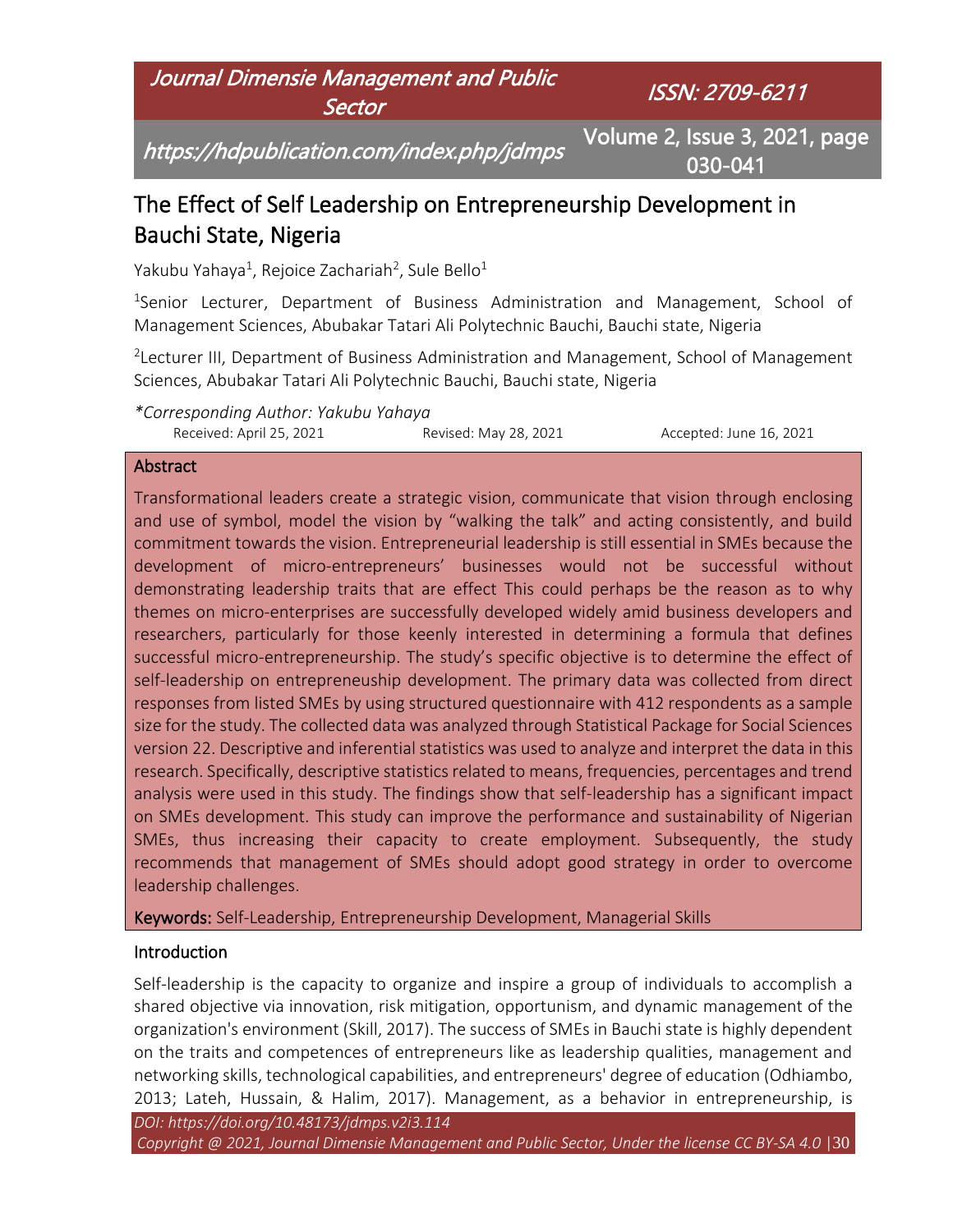significant due to its capacity to recognize one's value during the entrepreneurial process; consequently, it is viewed as a critical component of a variety of sustainable organizational aspects such as promoting innovation and adapting to ever-changing business environments (Renko, El-Tarabishy, Carsrud, & Bränn, 2015). Entrepreneurial leadership has a major impact on the success or failure of company initiatives (Lubis, 2017). Entrepreneurial leadership is still critical in SMEs, since the growth of microentrepreneurs' companies would be impossible without exhibiting good leadership characteristics (Cogliser & Brigham, 2004). This may be why micro-enterprise themes have been effectively developed extensively among company developers and academics, especially for those eager on defining a formula for successful microentrepreneurship (Webb, Bruton, Tihanyi , & Ireland, 2013).

The globe has evolved into an entrepreneurial economy throughout time, with entrepreneurs praised for pioneering new economic models and competitive sectors. In a world that is constantly changing in terms of competition and change, it is critical to embrace an entrepreneurial mindset and appropriate entrepreneurial skills as the basis for strategic management (Aziz, Mahmood, Tajudin , & Abdullah, 2014). SMEs are often recognized as the engine of economic development in both emerging and established countries (Agwu & Emeti, 2013). (Alese, 2017). Alese (2017) argues that this argument stems from the realization that almost all countries that have prioritized SMEs have achieved significant reductions in poverty and associated improvements in quality and standard of living, as well as a decrease in crime, an increase in per capita income, and rapid growth in national output, among other beneficial effects. Similarly, small and medium-sized businesses (SMEs) have been widely recognized as the oil required to lubricate the engine of every nation's socioeconomic development (Odah, 2005). Small businesses are critical for economic growth because they foster entrepreneurship, provide jobs, alleviate poverty, and offer a means of subsistence (Rogers, 2002) The SME sector is ideally positioned to absorb up to 80% of employment, raise per capita income, add value to raw material supplies, boost export profits, and increase capacity utilization in critical sectors.

#### Problem Statement

Entrepreneurship growth in Bauchi state has been hampered by the collapse of manufacturing firms between 2000 and 2008, when twenty businesses ceased operations or reduced output owing to economic crisis (Ayodeji, 2017). This occurred as a consequence of the structural adjustment program (SAP), in which failing state-owned businesses were commercialized and privatized and the economy as a whole collapsed, resulting in the manufacturing sector contributing a negligible amount to Nigeria's Gross Domestic Product (GDP). It is afflicted by a lack of productivity and a lack of high-quality production. This is exacerbated by the resulting rise in import competition, which has resulted in the downsizing or outright collapse of many industrial sectors. Additionally, the utilization of entrepreneurship development among its citizens in the manufacturing sector faces setbacks due to Nigeria's excessive interest rates, which discourage long-term investments and limit the ability to grow due to the varying nominal interest rates between 20% and 30%, making it difficult for the private sector to thrive (Ayodeji, 2017). Despite a 2012 study by Global-Entrepreneurial-Monitor asserting that Nigeria is a global leader in entrepreneurship, Transformational leadership enables companies to accomplish their present goals more effectively by associating work success with meaningful incentives and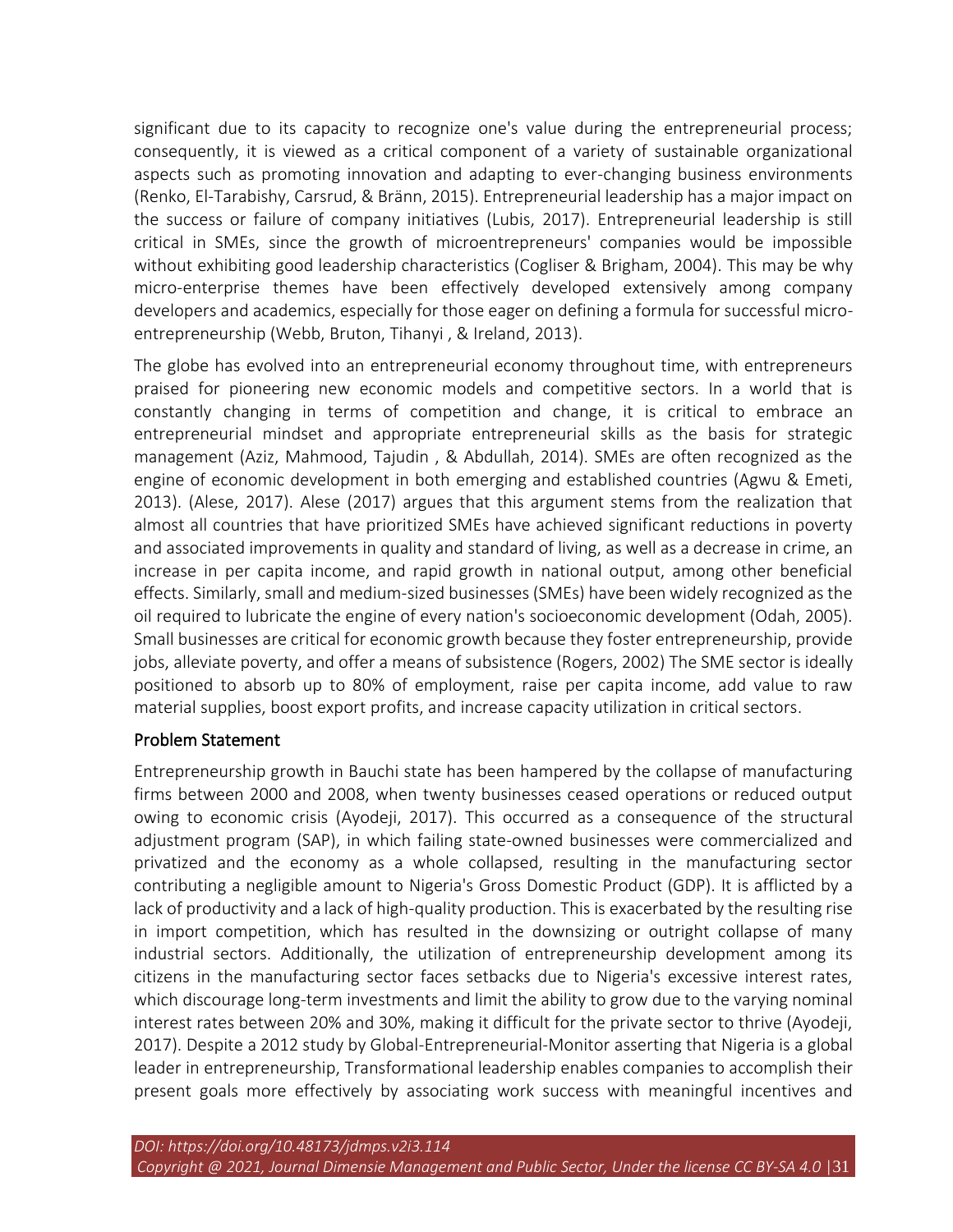ensuring people have the resources necessary to complete the task. Transformational leaders establish a strategic vision, convey it via language and symbolism, model the vision by "living the talk" and behaving consistently, and inspire others to join the vision (Avolio, Bass, & Jung, 1999). (McShane & Von Glinow).

According to previous empirical studies and meta-analyses, transformational leadership has a beneficial impact on both individual and organizational performance (Howell & Hall-Merenda, 1999). Recent empirical research indicates that transformational leadership has a beneficial effect on follower performance and company results (Bass, Avolio, Jung, & Berson, 2003) (Jung & Sosik, 2002). (O. F. Walumbwa, 2002). Despite being a leader in entrepreneurial spirit, the number of entrepreneurs who fail to succeed continues to grow in this age.

## Justification of the Study

This research will help entrepreneurs understand how self-leadership impacts the growth of entrepreneurship in Bauchi state, and will throw further light on how they may use it to acquire and maintain a competitive edge in today's volatile economic climate. Additionally, the research will add to the current body of knowledge in the area of strategic management for Nigeria's manufacturing sector. Additionally, it should serve as a catalyst for future research to improve and expand the current study, particularly in Nigeria.

# Concept of Self-Leadership

Self-leadership is not a novel idea, particularly in industrialized nations. According to leadership, the capacity to do anything well stems from one's education, practice, and aptitude (Skill, 2014). To thrive in sustainable business, an individual must possess unique skills and personality characteristics. The success of SMEs is highly dependent on the traits and competences of entrepreneurs, including as leadership qualities, management and networking skills, technological capabilities, and entrepreneurs' degree of education (Odhiambo, 2013; Lateh, Hussain, & Halim, 2017). Management, as a behavior in entrepreneurship, is significant due to its capacity to recognize one's value during the entrepreneurial process; consequently, it is viewed as a critical component of numerous sustainable organizational aspects such as promoting innovation and adapting to rapidly changing business environments (Renko, El-Tarabishy, Carsrud, & Bränn, 2015). Entrepreneurial leadership has a major impact on the success or failure of company initiatives (Lubis, 2017). Entrepreneurial leadership is still critical in SMEs, since the growth of microentrepreneurs' companies would be impossible without exhibiting good leadership characteristics (Cogliser & Brigham, 2004). This may be why micro-enterprise themes have been effectively developed extensively among company developers and academics, especially for those eager on defining a formula for successful micro-entrepreneurship (Webb, Bruton, Tihanyi , & Ireland, 2013).

Cunha, Heckman, and Schennach (2010) highlighted that talent is a strong social construct that influences salaries, education, criminal behavior, and success in a variety of spheres of social and economic life. Additionally, talents are genetically determined, investment is made, and environmental stewardship is influenced (Mumford, Campion, & Morgeson, 2007; Cunha, Heckman, & Schennach, 2010). Cunha, Heckman, and Schennach (2010) developed a theory of skill development or formation called the skill model theory. The theoretical model showed that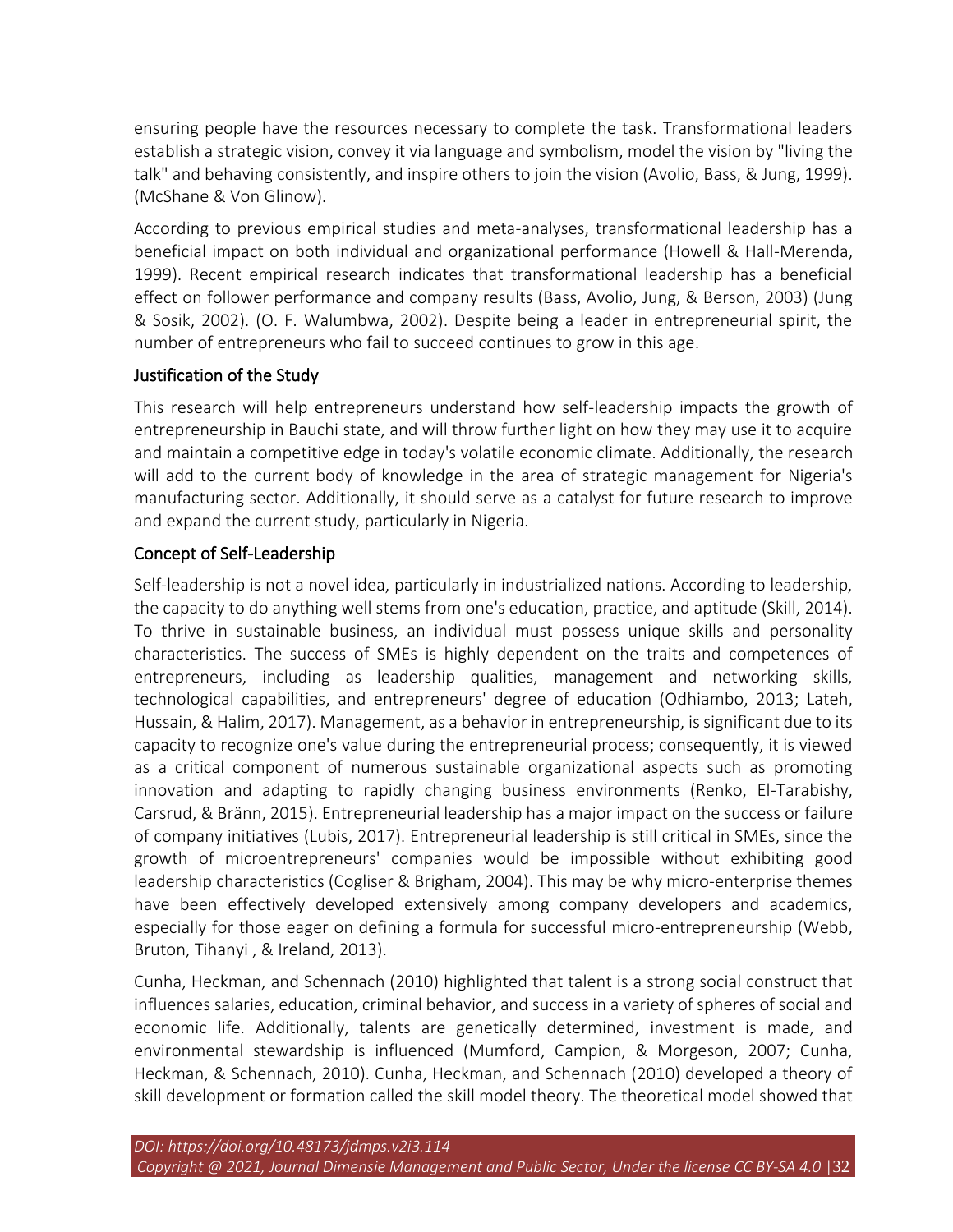individuals with a range of talents, ranging from pure cognitive abilities such as IQ to pure noncognitive, soft skills such as patience, risk avoidance, and time management, perform better. These abilities are used in a variety of contexts, activities, and circumstances in the labor market and in daily life. The method by which humans acquire skills is controlled by a multistage process that corresponds to their life cycle, in which cognitive and non-cognitive abilities are favorably linked to self-productivity in rising skill levels (Cunha, Heckman, & Schennach, 2010). Additionally, skills acquired during one stage of life enhance abilities acquired later in life, resulting in selfreinforcing and cross-fertilizing development of skills, so that skills acquired earlier in life increase the output of future phases of investment. This study defined skill as the cognitive or noncognitive capacity to do an action well. They are partly genetically determined; partially determined by investment or training; and partially determined by contextual or context-specific factors, including cultural influences.

According to trait theories, Kirkpatrick, S. A., Locke, E. A., Wheeler, J., Schneider, J., Niles, K., Goldstein, H., Welsh, K., and Chah, D. (1991) stated that effective leaders exhibit a variety of characteristics, including drive, leadership motivation, honesty and integrity, cognitive ability, and business knowledge. As Kirkpatrick et al. (1991) note, these characteristics do not tell the whole picture; rather, they serve as preconditions for successful leadership. To be a successful leader, one must fulfill responsibilities such as developing a vision, setting objectives, and serving as a role model. Individuals with management characteristics may develop the necessary management abilities to be a successful leader. To be regarded a successful leader, one must behave appropriately. The preceding paragraphs defined definitions of'skill': the capacity to perform something well. In summary, project leadership skills relate to the capacity to lead effectively, which is facilitated by a number of critical characteristics. They serve as a link between human traits and managerial methods.

(2007) (Mumford, Campion, & Morgeson) As leaders advance through their professions, their abilities and expertise develop as a result of their education and experience. This contradicts the idea of great man leadership that individuals are born leaders (Nelson, Zaccaro, & Herman, 2010). Emotional intelligence reflects a person's capacity to address not just their own emotions but also the emotions of others in order to aid in decision-making and problem-solving (Salovey & Mayer, 1990). Kuratko (2007) showed that self-motivating and self-influencing categories such as emotional intelligence are inextricably linked to the idea of self-leadership.

## Concept of Entrepreneurship Development

Businessmen and women in Nigeria are innovative when it comes to assessing opportunities and in the ability of effectively innovating products. Although they have the tendencies of adopting rapidly and imitating foreign innovation and knowledge like for instance manufacturing companies making products based on foreign labels under license (Adebiyi, Banjo, & Regin, 2017). Furthermore, majority of the machineries utilized in producing products are imported from first world economies and countries like United States and China thus making it difficult for manufacturing industries to diversify their methods of production and inhibiting creativity which is one of the entrepreneurial skills which enhances financial performance of manufacturing industries (Adebiyi, Banjo, & Regin, 2017).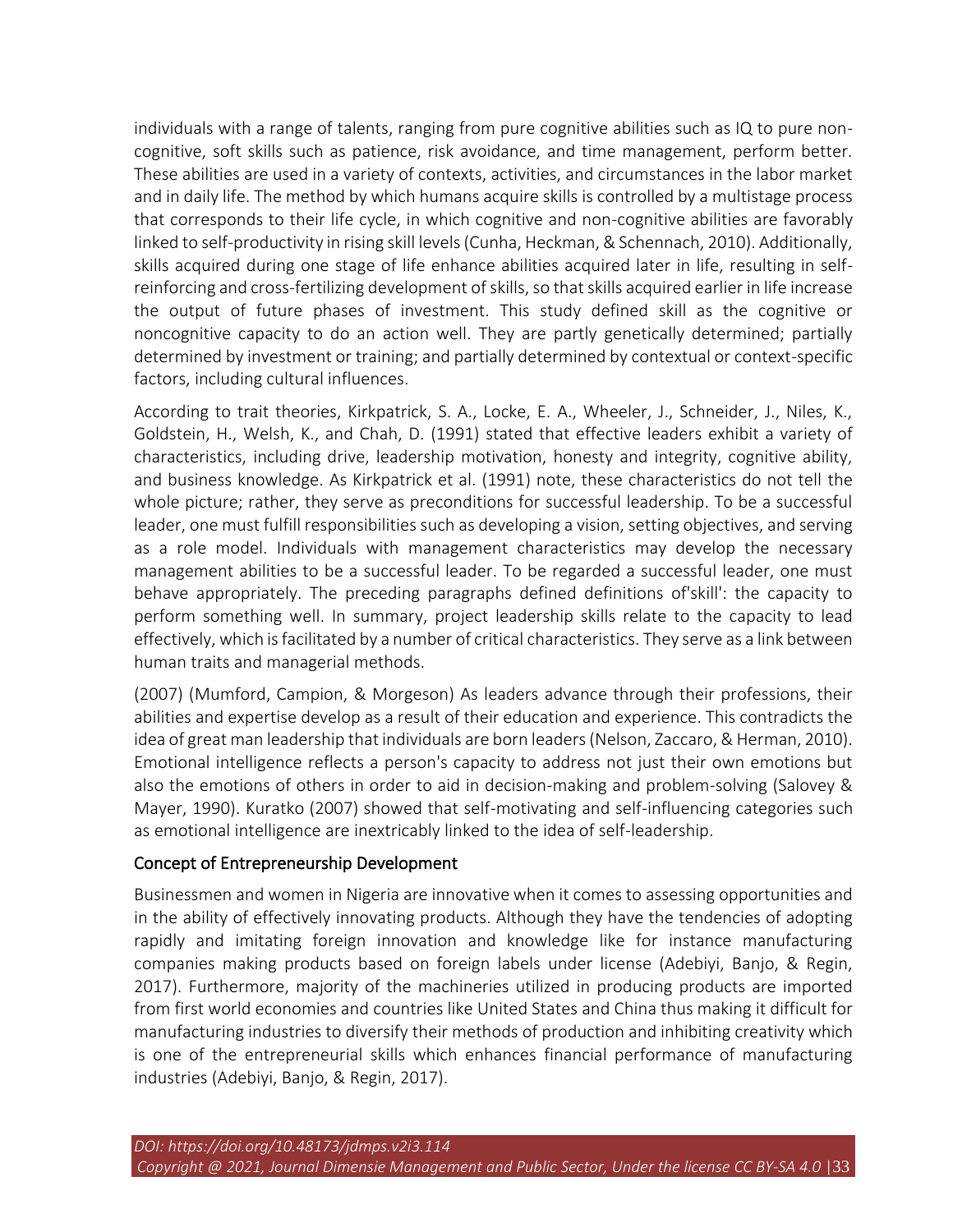To foster development and encourage entrepreneurial capabilities in Nigeria, the Federal Government has established several institutional frameworks to support small and big size businesses. Among these are the establishment of industrial development centers (IDCS), the National Economic Reconstruction Fund, lending guidelines for financial institutions, a smallscale industry loan scheme, and the Working For Yourself or Entrepreneurship Development Program (WFYP/EDP) (Adebiyi, Banjo, & Regin, 2017) Personal savings, loans, and grants from family, friends, and business partners may all be used to finance small companies in Nigeria. These sources need little, if any, legal requirements. The Nigerian banking sector (commercial, agricultural, and investment banks) raises money from the government and foreign lending institutions such as the World Bank, with the Central Bank of Nigeria (CBN) serving as the arrowhead Okafor & Onebunne (2012). Typically, these monies are used to support the growth and creation of small businesses. SMEs often get money via equity participation and venture capital operations. Additionally, banks lend money to companies in the form of short-term overdrafts.

Manufacturing is the most profitable industry in Nigeria for developing entrepreneurial skills since it is a growing country with abundant natural resources such as tin, textiles, and many others that the government has ignored due to its focus on oil production (Ayodeji, 2017).

Throughout the 1990s and 2000s, Nigeria's over-reliance on oil exports led in a substantial decline in industrial output. The majority of our manufacturing businesses were not exportoriented and lacked efficient competition, which resulted in competitive firms relocating their plants overseas. While a few important sectors such as drinks, textiles, cement, and tobacco kept the sector afloat, even these businesses were working at less than half capacity. To this day, manufacturing is concentrated mostly in Lagos and its environs, with a smaller amount in commercial cities like as Kano and Kaduna (Adebiyi, Banjo, & Regin, 2017).

## Theoretical Framework

This study anchors on transformational theory of leadership because the theory is relevant to this study. James MacGregor Burns coined the term "transformational leadership" in 1978 (Burns, 1978), and it is defined by positive, optimistic, and trustworthy leaders who are emotionally intelligent, foster collaboration, set high standards, and support innovation. By instilling a feeling of goal and purpose for the group's work and encouraging new methods of thinking and problem solving, transformational leaders alter their organization's culture. They motivate people inside the company to perform at a high level.

Bass and Riggio (2006), as well as Dvir, Kass, and Shamir (2004), believe that transformational leadership includes the concepts of motivation, mutually beneficial objectives, emotional connection, shared values, and vision. Bass and Rigio (2006) define transformational leadership as a process that consists of four distinct components: charisma, inspiration, intellectual stimulation, and individual concern. Charisma is critical to the transformative process because it fosters a bond between leaders and subordinates as well as a sense of shared purpose. It entails earning the respect, trust, and confidence of others. The Transformational Leaders inspire others by effectively conveying the organization's principles in a good way. Transformational Leaders accomplish their objectives via their expertise, creativity, and innovation. Leaders are aware of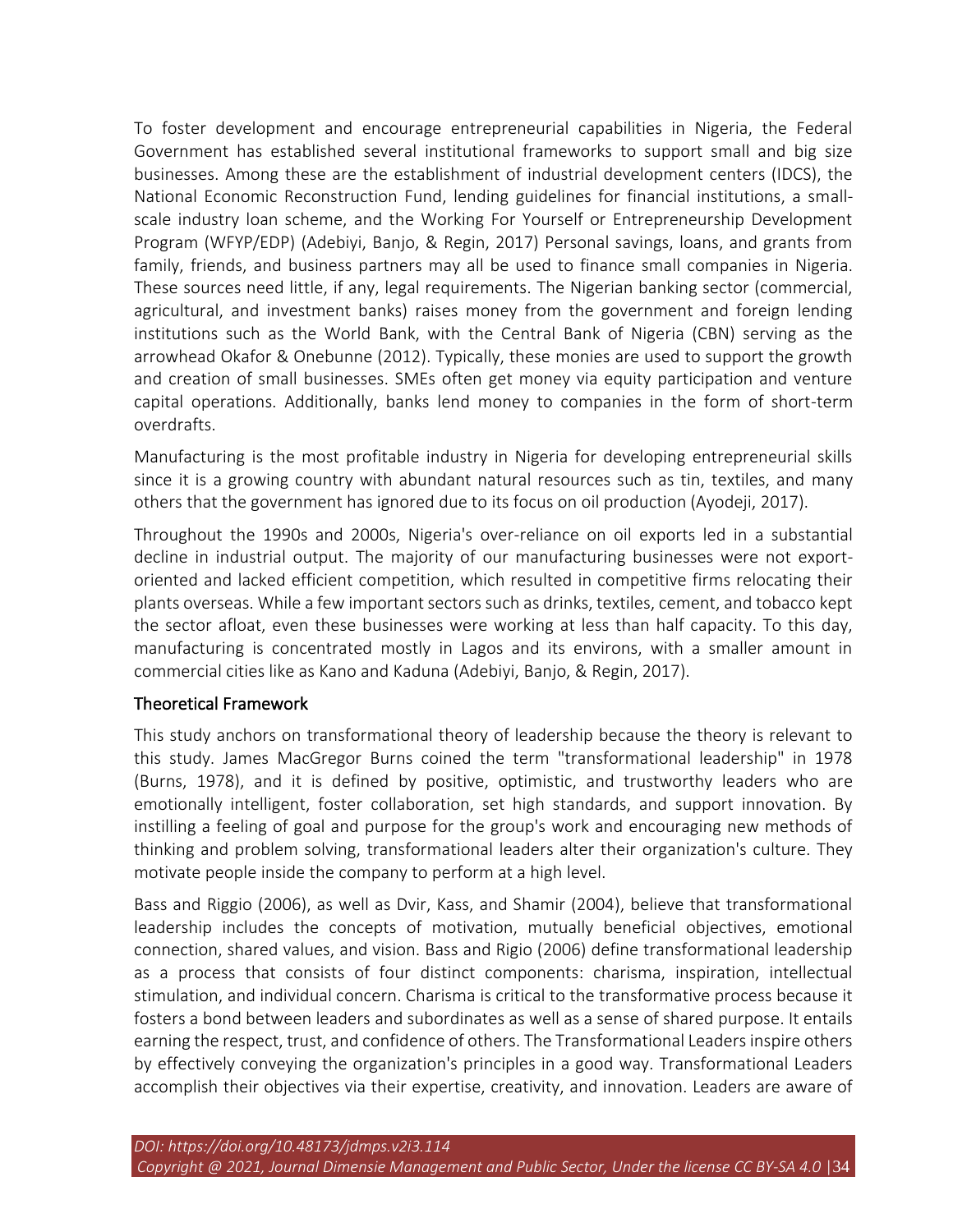their subordinates' requirements and assign duties with the assistance of guiding, mentoring, and coaching. According to Richard and Clifford (2008), transformational leaders actively engage subordinates' personal value systems and provide ideological explanations that connect subordinates' identities to the collective identity of their organization, thereby increasing subordinates' intrinsic motivation to perform their job; articulate a critical vis-à-vis

According to Scott and Peter (2009), transformational leaders inspire subordinates to use creative and exploratory thinking processes by offering intellectual stimulation. They inspire their subordinates to rethink old issues and to question their own values, traditions, and beliefs. The theory provides a detailed explanation of how an entrepreneur's behavior affects business success, the definition of entrepreneurs, and how to distinguish entrepreneurs from other individuals in terms of their ability to identify opportunities for business creation and growth (José, Carballo, & Gutiérrez, 2011). Cognitive characteristics distinguish entrepreneurs from nonentrepreneurs. These characteristics include their cognitive styles, attitudes, beliefs, and mental processes.

Cognitive psychology has been extremely beneficial in assisting in the examination of entrepreneurial phenomena in that professionals maintain that it is possible to explain entrepreneurial behavior broadly and its origins using both cognitive structural and process variables (Busenitz & Lau, 1996; Sánchez J., 2010). Cognitive structures represent and hold information, while cognitive processes concern the acquisition and application of such knowledge. In summary, entrepreneurial cognition encompasses all facets of cognition that may play a significant influence in specific facets of the entrepreneurial process (José, Carballo, & Gutiérrez, 2011).

# Empirical Review

Prior research indicates that self-leadership has a plethora of advantages and may have a beneficial effect on entrepreneurial growth. Leadership is defined as "the capacity to perform something well as a result of one's knowledge, practice, and aptitude" (Skill, 2014). Over the past two decades, research has shown a favorable correlation between self leadership and entrepreneurial growth. Metre & Geryer (2017). Entrepreneurial leadership is still critical in SMEs, since the growth of microentrepreneurs' companies would be impossible without exhibiting good leadership characteristics (Cogliser & Brigham, 2004). This may be why microenterprise themes have been effectively developed extensively among company developers and academics, especially for those eager on defining a formula for successful microentrepreneurship (Webb, Bruton, Tihanyi , & Ireland, 2013).

Cunha, Heckman, and Schennach (2010) highlighted that self leadership is a strong social construct that influences salaries, education, criminal behavior, and achievement in a variety of spheres of social and economic life. Additionally, talents are genetically determined, investment is made, and environmental stewardship is influenced (Mumford, Campion, & Morgeson, 2007; Cunha, Heckman, & Schennach, 2010). Cunha, Heckman, and Schennach (2010) developed a theory of skill development or formation called the skill model theory. The theoretical model showed that individuals with a range of talents, ranging from pure cognitive abilities such as IQ to pure non-cognitive, soft skills such as patience, risk avoidance, and time management, perform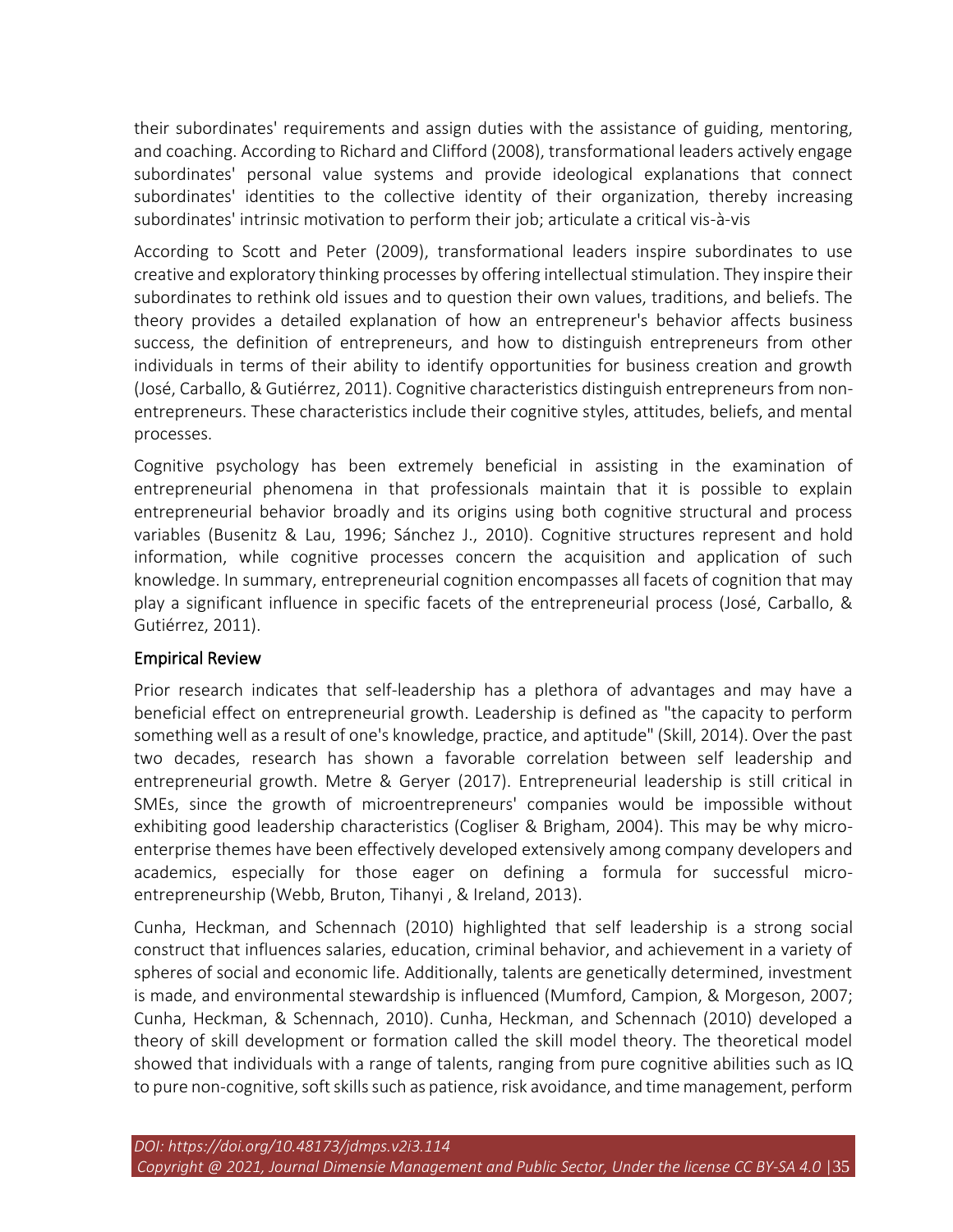better. These abilities are used in a variety of contexts, activities, and circumstances in the labor market and in daily life. The method by which humans acquire skills is controlled by a multistage process that corresponds to their life cycle, in which cognitive and non-cognitive abilities are favorably linked to self-productivity in rising skill levels (Cunha, Heckman, & Schennach, 2010). Additionally, skills acquired during one stage of life enhance abilities acquired later in life, resulting in self-reinforcing and cross-fertilizing development of skills, so that skills acquired earlier in life increase the output of future phases of investment. This study defined skill as the cognitive or noncognitive capacity to do an action well. They are partly genetically determined; partially determined by investment or training; and partially determined by contextual or context-specific factors, including cultural influences.

To thrive in sustainable business, an individual must possess unique skills and personality characteristics. The success of SMEs is highly dependent on the traits and competences of entrepreneurs, including as leadership qualities, management and networking skills, technological capabilities, and entrepreneurs' degree of education (Odhiambo, 2013; Lateh, Hussain, & Halim, 2017). Management, as a behavior in entrepreneurship, is significant due to its capacity to recognize one's value during the entrepreneurial process; consequently, it is viewed as a critical component of numerous sustainable organizational aspects such as promoting innovation and adapting to rapidly changing business environments (Renko, El-Tarabishy, Carsrud, & Bränn, 2015). Entrepreneurial leadership has a major impact on the success or failure of company initiatives (Lubis, 2017). Entrepreneurial leadership is still critical in SMEs, since the growth of microentrepreneurs' companies would be impossible without exhibiting good leadership characteristics (Cogliser & Brigham, 2004). This may be why micro-enterprise themes have been effectively developed extensively among company developers and academics, especially for those eager on defining a formula for successful micro-entrepreneurship (Webb, Bruton, Tihanyi , & Ireland, 2013).

Cunha, Heckman, and Schennach (2010) highlighted that talent is a strong social construct that influences salaries, education, criminal behavior, and success in a variety of spheres of social and economic life. Additionally, talents are genetically determined, investment is made, and environmental stewardship is influenced (Mumford, Campion, & Morgeson, 2007; Cunha, Heckman, & Schennach, 2010). Cunha, Heckman, and Schennach (2010) developed a theory of skill development or formation called the skill model theory. The theoretical model showed that individuals with a range of talents, ranging from pure cognitive abilities such as IQ to pure noncognitive, soft skills such as patience, risk avoidance, and time management, perform better.

These abilities are used in a variety of contexts, activities, and circumstances in the labor market and in daily life. The method by which humans acquire skills is controlled by a multistage process that corresponds to their life cycle, in which cognitive and non-cognitive abilities are favorably linked to self-productivity in rising skill levels (Cunha, Heckman, & Schennach, 2010). Additionally, skills acquired during one stage of life enhance abilities acquired later in life, resulting in selfreinforcing and cross-fertilizing development of skills, so that skills acquired earlier in life increase the output of future phases of investment. This study defined skill as the cognitive or noncognitive capacity to do an action well. They are partly genetically determined; partially determined by investment or training; and partially determined by contextual or context-specific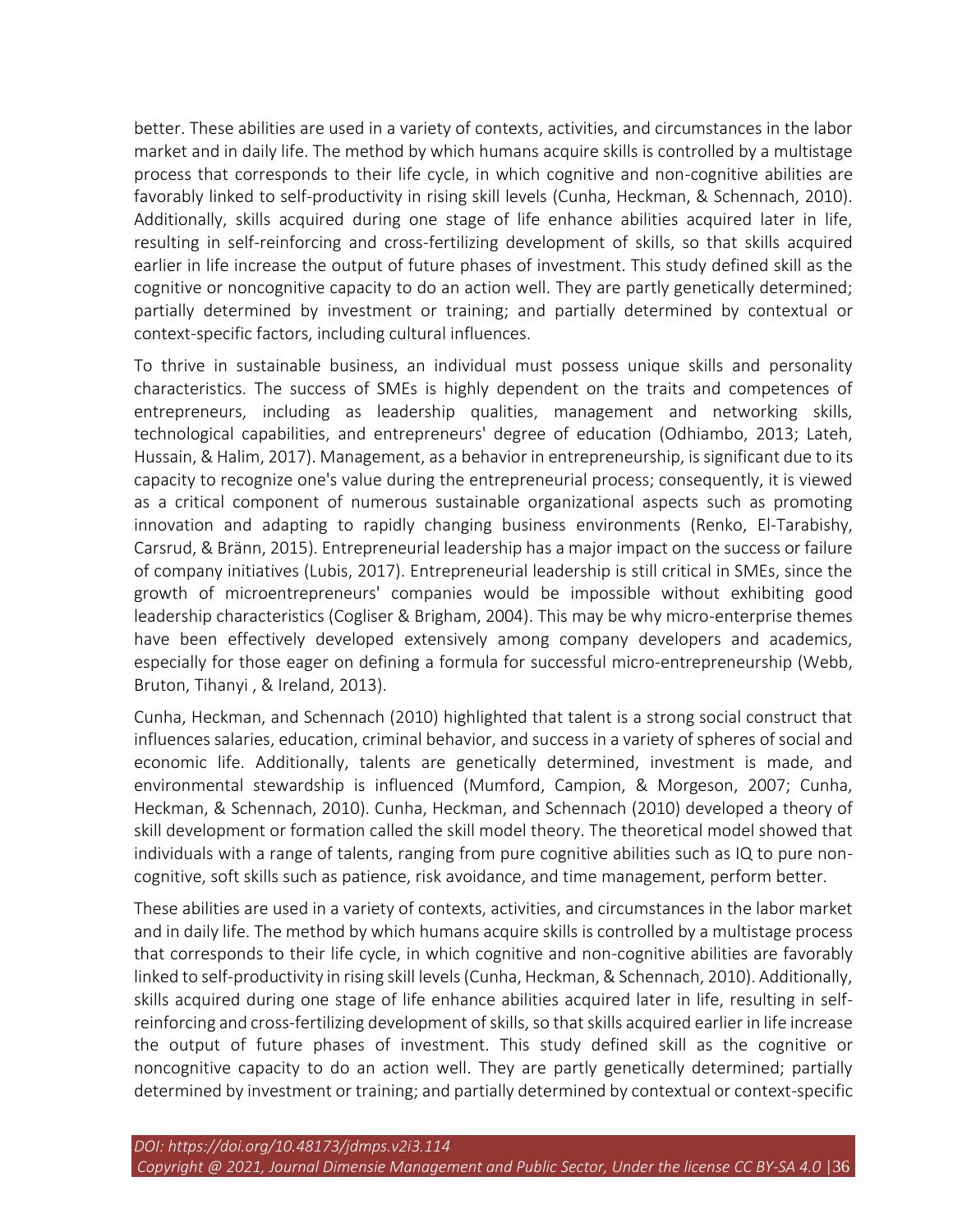factors, including cultural influences.

According to trait theories, Kirkpatrick, S. A., Locke, E. A., Wheeler, J., Schneider, J., Niles, K., Goldstein, H., Welsh, K., and Chah, D. (1991) stated that effective leaders exhibit a variety of characteristics, including drive, leadership motivation, honesty and integrity, cognitive ability, and business knowledge. As Kirkpatrick et al. (1991) note, these characteristics do not tell the whole picture; rather, they serve as preconditions for successful leadership. To be a successful leader, one must fulfill responsibilities such as developing a vision, setting objectives, and serving as a role model. Individuals with management characteristics may develop the necessary management abilities to be a successful leader. To be regarded a successful leader, one must behave appropriately. The preceding paragraphs defined definitions of'skill': the capacity to perform something well. In summary, project leadership skills relate to the capacity to lead effectively, which is facilitated by a number of critical characteristics. They serve as a link between human traits and managerial methods.

(Mumford, Campion, & Morgeson, 2007) said that when leaders advance through their professions, their abilities and knowledge develop as a consequence of education and experience. This contradicts the idea of great man leadership that individuals are born leaders (Nelson, Zaccaro, & Herman, 2010). Emotional intelligence reflects a person's capacity to address not just their own emotions but also the emotions of others in order to aid in decision-making and problem-solving (Salovey & Mayer, 1990). Kuratko (2007) showed that self-motivating and self-influencing categories such as emotional intelligence are inextricably linked to the idea of self-leadership. In this context, emotional intelligence refers to a collection of cognitive and selfefficacy abilities that enable individuals to monitor their personal feelings and emotions, in addition to understanding how to differentiate such feelings or emotions from those of other people; thus, the output information can be used to guide their emotions and thinking when exploring business ventures (Anyanwu & Oad, 2016; Caruso, Mayer, & Salovey, 2002; Duckett & Macfarlane, 2003; Petrides & Furnham, 2001). Leaders with a higher degree of emotional intelligence have a greater chance of harvesting larger earnings (Nanayakkara, Wickramasinghe and Samarasinghe ,2017)

# **Methods**

A descriptive research approach was used in this study. The descriptive research strategy was chosen because it is an effective method for collecting data to assist in answering research questions and allows for the collection of impartial data and the development of rational decisions based on evaluated findings (Van de van, 2007). The research sampled two management employees from each of the one hundred and fifty five (155) chosen SMEs in Bauchi state, Nigeria, totalling one four hundred and twelve (412) respondents. A structured questionnaire was used to collect relevant information from the study's participants.

## Data Processing and Analysis

Data analysis is the act of reducing and arranging data in order to generate results that need interpretation by the researcher (Saunders, Lewis, & Thornhill, 2009). According to Hyndman (2008), data processing entails converting questionnaire responses into a form that can be modified to generate statistics. This includes coding, editing, data input, and monitoring the data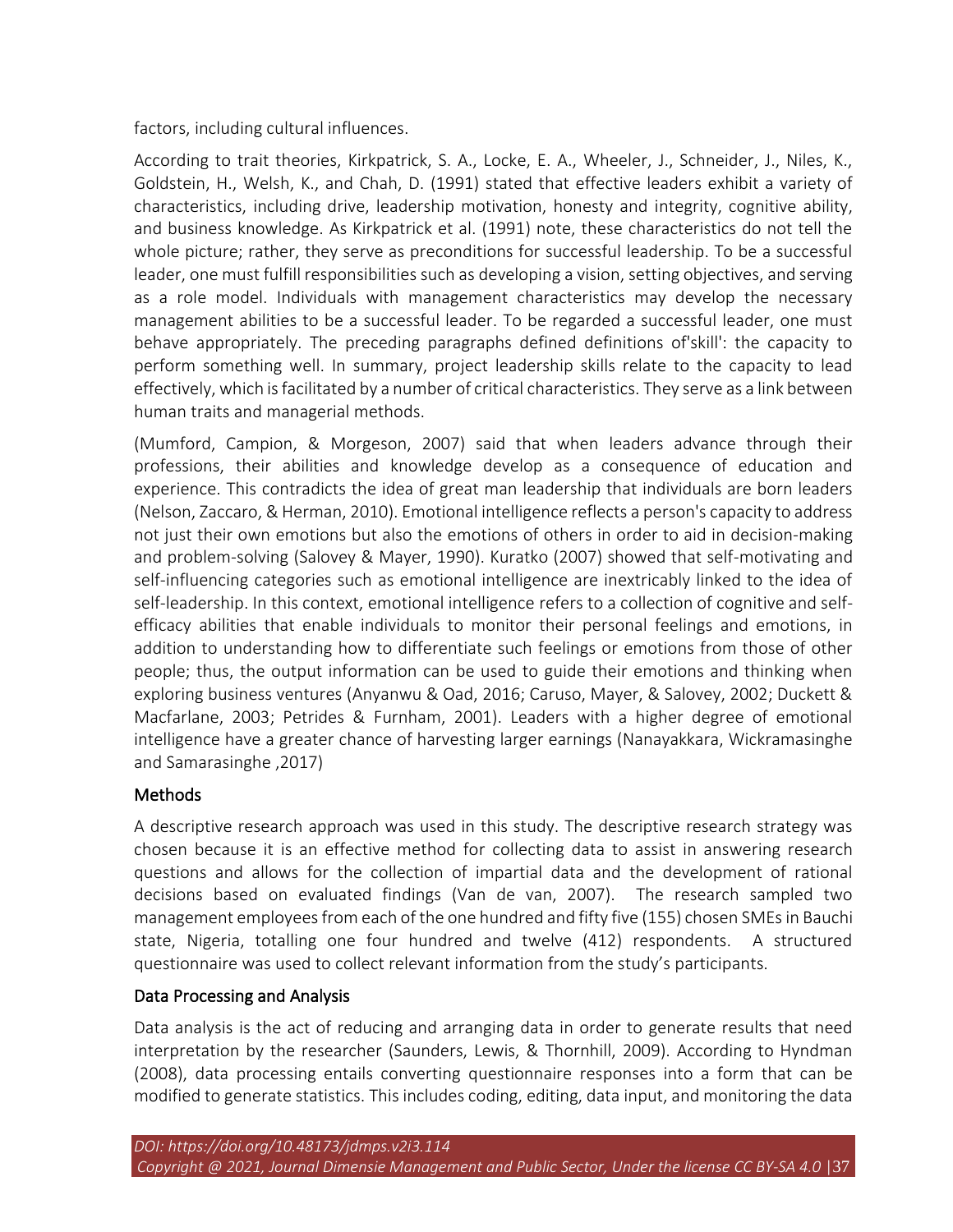processing process as a whole. The data was analyzed using the statistical package for social sciences (SPSS) version 20.0 computer software by editing, coding, and classifying.

Validity and Reliability of Research Instruments: The tools used in this research were validated by an expert panel. Each questionnaire was subjected to a content analysis, and questions deemed to be unrelated to the study issue were removed. After making required adjustments, the expert panel approved that the equipment be used for the research. Additional item analysis was performed on the measures to evaluate their psychometric validity, as shown in Table 1 below:

| Scale                         | No of<br>Items | Meaning<br>Bartlett         | <b>KMO</b> | Eigenvalue of<br>the principal<br>Component | % of the<br>Variance | A of<br>Cronbach |
|-------------------------------|----------------|-----------------------------|------------|---------------------------------------------|----------------------|------------------|
| f leadership<br>Questionnaire |                | $p = .000$<br>(significant) | 0.155      | 3.456                                       | 88.55%               | 0.77             |

|  |  | Table 1. Summary of Results of the Measurement Instruments Validation |  |
|--|--|-----------------------------------------------------------------------|--|
|  |  |                                                                       |  |

Source: Field Report, 2020

From Table 1 above, factor loads of all the indicators are higher than 0.5 which shows that the questions highly explain the variance of their variables so we can say that the measurement model has high factor validity.

Method of Data Analysis: The mean was utilized to evaluate the data, and the three-digit criteria mean was employed to interpret the mean. The criterion mean of three was calculated by combining the answers' total assigned values and dividing by the total number of responses (5+4  $+ 3 + 2 + 1 = 15/5$  = three). Thus, respondents considered any mean score of 3 or more to be acceptable, but any mean score of 2.99 or below was deemed unacceptable. The hypotheses were tested using regression analysis.

## Regression Model

OP =  $\alpha$  +  $\beta$ 1x1 + μ

Where the variables are express as

OP- Entrepreneurial Development

X1 – Self leadership

µ - Error term

# Results and Discussion

Table 2. Effect of managerial skills on entrepreneurial Development

| Model                       |  | $R^2$  |           | Adjusted $R^2$ | Std error of the estimate |         |
|-----------------------------|--|--------|-----------|----------------|---------------------------|---------|
| 0.864                       |  | 0.749  |           | 0.397          | 1.538                     |         |
| <b>Explanatory variable</b> |  | B      | Std error | $t - value$    | p-value                   | Remarks |
| Constant                    |  | 33.322 | 0.652     | 11.607         | 0.000                     |         |
| Self leadership             |  | 0.177  | 2.084     | 1.697          | 0.032                     |         |

Source: Field Report, 2020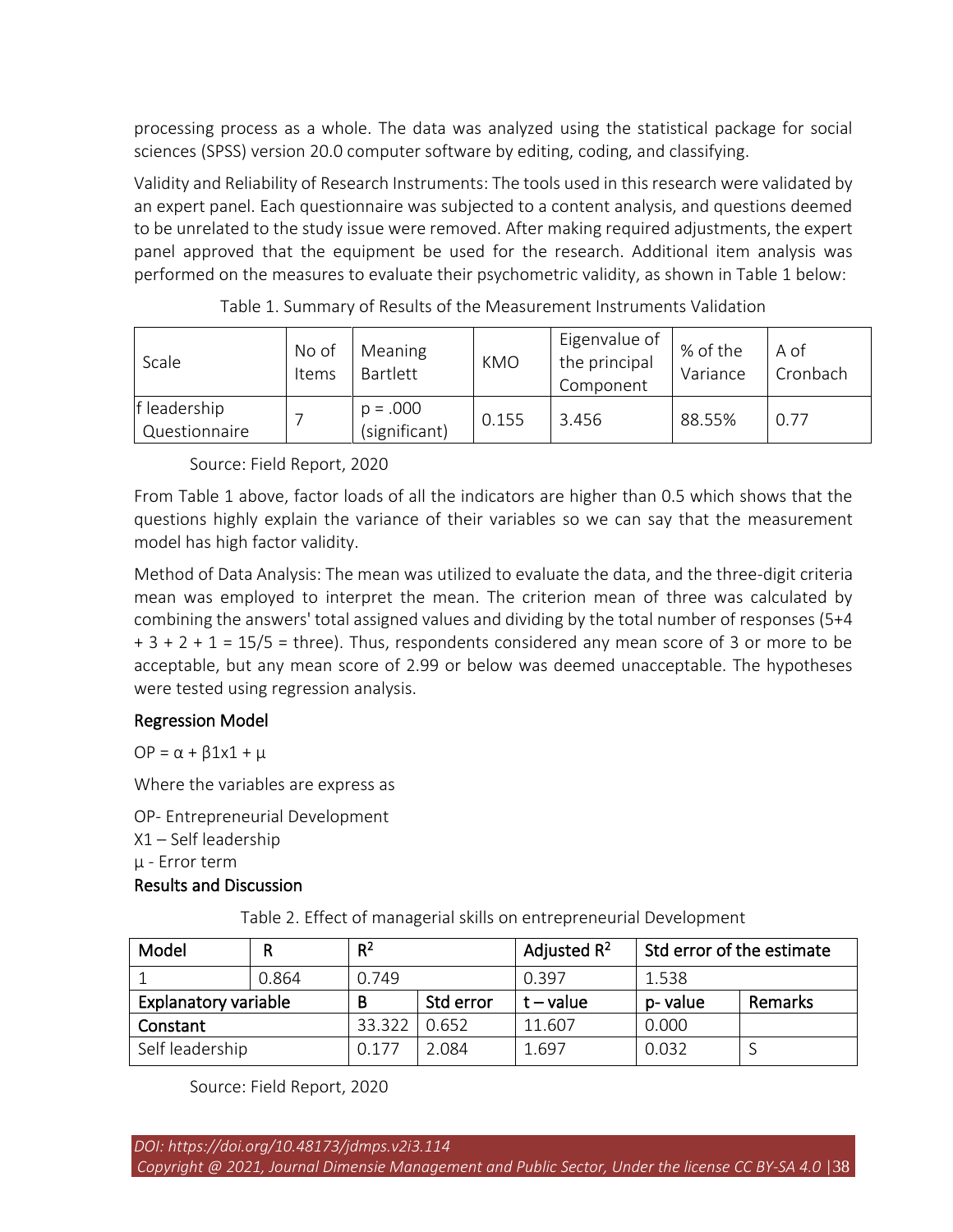Table 2 revealed that managerial skills –self leadership ( $\beta$  = 0.177; t = 0.032 P<.05) has positive and significant effect on entrepreneurship development. Result also indicated that Self leadership has 33% effect on entrepreneurship development. This implies that the higher the self leadership the higher the entrepreneurship development. The study is consistent with Cunha, Heckman and Schennach (2010), that self-leadership is a strong predictor of entrepreneurship development. Therefore, the null hypothesis which states that self-leadership has no effect on entrepreneurship development is rejected, while the alternative is accepted.

#### Conclusion

This study examines the effect of self-leadership on entrepreneurship development. The study established that there is a strong positive correlation between self-leadership and entrepreneurship development in Nigeria. The study reveals that self-leadership is one of the major factors in entrepreneurship development. Thus, the research suggests that since leadership is one of the instruments used to accomplish organizational goals and objectives, every company should prioritize appointing the appropriate leader to manage the organization in order to accomplish those goals. The study also recommends that SMEs should adopt selfleadership strategies through taking calculated moves in their operations as well as carefully analyzing the available options so as to increase the chances of landing into the best option. In general, therefore, the study recommends that entrepreneurs should have a template in dealing with self-leadership this will give them advantage over a competitive environment. Therefore, committing business resources to venture in uncertain and unfamiliar environments could result in increased returns and market share for the business. The management of SMEs and other financial institutions could also assist the business owners and educate them on self-leadership. Finally, the study recommends that management of SMEs should adopt self leadership in order to be more effective in managing SMEs

#### References

- Agburu, J. I., Anza, N. C. and Iyortsuun, A. S., (2017), "Effect of outsourcing strategies on the performance of small and medium scale enterprises (SMEs)", Journal of Global Entrepreneurship Research, 7(26), DOI 10.1186/s40497-017-0084-0.
- Akinbola, O.A., Ogunnaike, O.O., &Ojo, O.A. (2013). Enterprise outsourcing strategies and marketing performance of fast food industry in Lagos state, Nigeria. Global Journal of Business, Management and Accounting, Vol. 3(1) 22-33.
- Akinbode, G. A., & Ayodeji, F. (2017). Gender and Family Characteristics Differences in Work-Family, Family-Work Conflicts and Stress Among Dual-Income Earners Families: (An Empirical Analysis in Cosmopolitan Lagos, Nigeria). *Gender & Behaviour*, *15*(3), 9424- 9453.
- Amaratunga, D., &Baldry, D. (2003), A conceptual framework to measure facilities management performance, *Property Management,* 21( 2), 171-189.

Buchanan, L. (2014, February). Built to last forever. Inc. Magazine, pp. 48–53 and 104– 105.

Chandra, C. and Kumar, S. (2000), "Supply chain management in theory and practice: a passing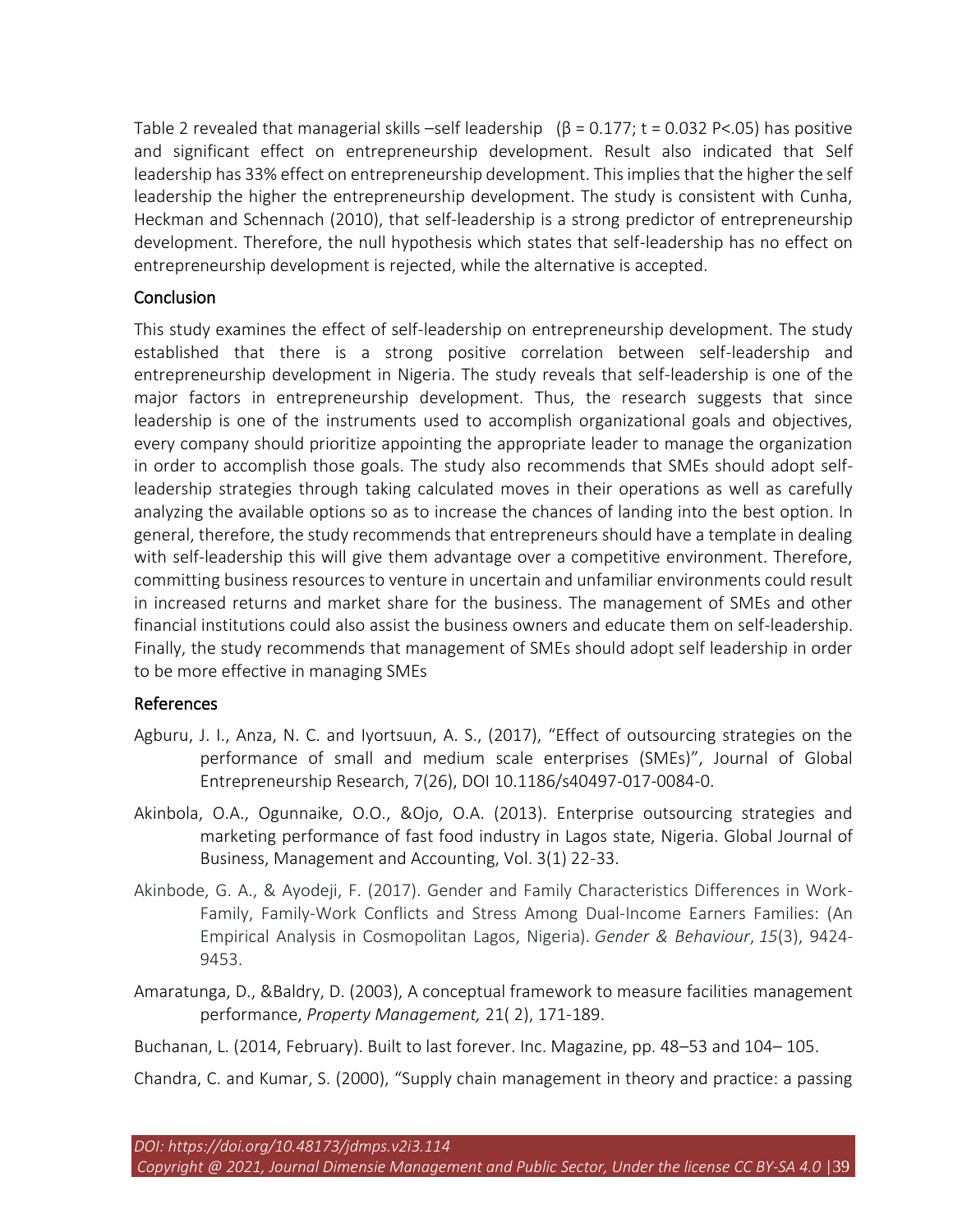fad or a fundamental change?" *Industrial Management & Data Systems*, Vol. 100 No. 3, pp.100- 13.

- Chanzu, M. (2002). *A survey of business outsourcing practices amongst private manufacturing companies in Nairobi*. Unpublished MBA Research Paper University of Nairobi.
- Cogliser , C. C., & Brigham, K. H. (2004). The Intersection of Leadership and Entrepreneurship: Mutual Lessons to Be Learned. . *Leadersh. Q*, 771–799.
- Dapper, E. M. (2013). Personnel Outsourcing and Corporate Performance. European Journal of Business and Management, Vol. 5, No. 26, pp. 150-155.
- Feenstra, R. & Hanson, G. (1996) 'Globalisation, Outsourcing, And Wage Inequality'. *NBER Working Paper Series*, pp. 1-11.
- Insinga, R., C. and Werle, M., J. (2000). "Linking outsourcing to business strategy." Academy of Management Executive 14(4): 58-70.
- Jirawuttinunt, S. (2015). The effect of HRM outsourcing on performance of multinational firms inThailand.*Journal of Business and Retail Management Research*, 116-126.
- Kamuri, N. (2010). *The Challenges Facing the Implementation of Outsourcing Strategy at the Kenyatta National Hospital*. Unpublished MBA Project, University of Nairobi.
- Karam, K., Fariba, A., and Arash, A. (2014). Investigating the relationship between outsourcing and performance based on Balanced Score Card. *Journal of Data Envelopment Analysis and Decision Science, 2(1)* 1-11
- Kenyon, G.N.N., Meixell, M.J.J., & Westfall, P.H.H. (2016). Production Economics Production outsourcing and operational performance: An empirical study using secondary data. *International Journal of Production Economics*, 171, 336-349.
- Lacey, K. & Blumberg, D. (2005). Improving Business Performance with Outsourcing, Journal of Medical Marketing, 5(1), 15-18.
- Lei, D., &Hitt, M. (1995). Strategic restructuring and outsourcing: The effect of mergers and acquisitions and LBOs on building firm skills and capabilities .*Journal of Management , 21* (5), 835‐859.
- Lubis, R. L. (2017). Assessing entrepreneurial leadership and the law: Why are these important for graduate students in Indonesia? *Int. J. Arts Sci*, 41–76.
- Lyons., L. B. (2014). A Typology and Meta-Analysis of Outsourcing Relationship Frameworks. Strategic Outsourcing. *An International Journal*, 7 (2), 135-172.
- Maku, J. K., and Iravo, M. A. (2013). Effects of Outsourcing on Organizational Performance at Delmonte Kenya limited. *International Journal of Social Sciences and Entrepreneurship*, 104-117.
- Manufacturing Association of Nigeria (MAN) (2016). Manufacturing sector groans under recession weight. Available at [https://www.vanguardngr.com/2017/01/2016-review](https://www.vanguardngr.com/2017/01/2016-review-manufacturing-sector-groans-recession-weight/)[manufacturing-sector-groans-recession-weight/](https://www.vanguardngr.com/2017/01/2016-review-manufacturing-sector-groans-recession-weight/)

*DOI: https://doi.org/10.48173/jdmps.v2i3.114*

*Copyright @ 2021, Journal Dimensie Management and Public Sector, Under the license CC BY-SA 4.0* |40